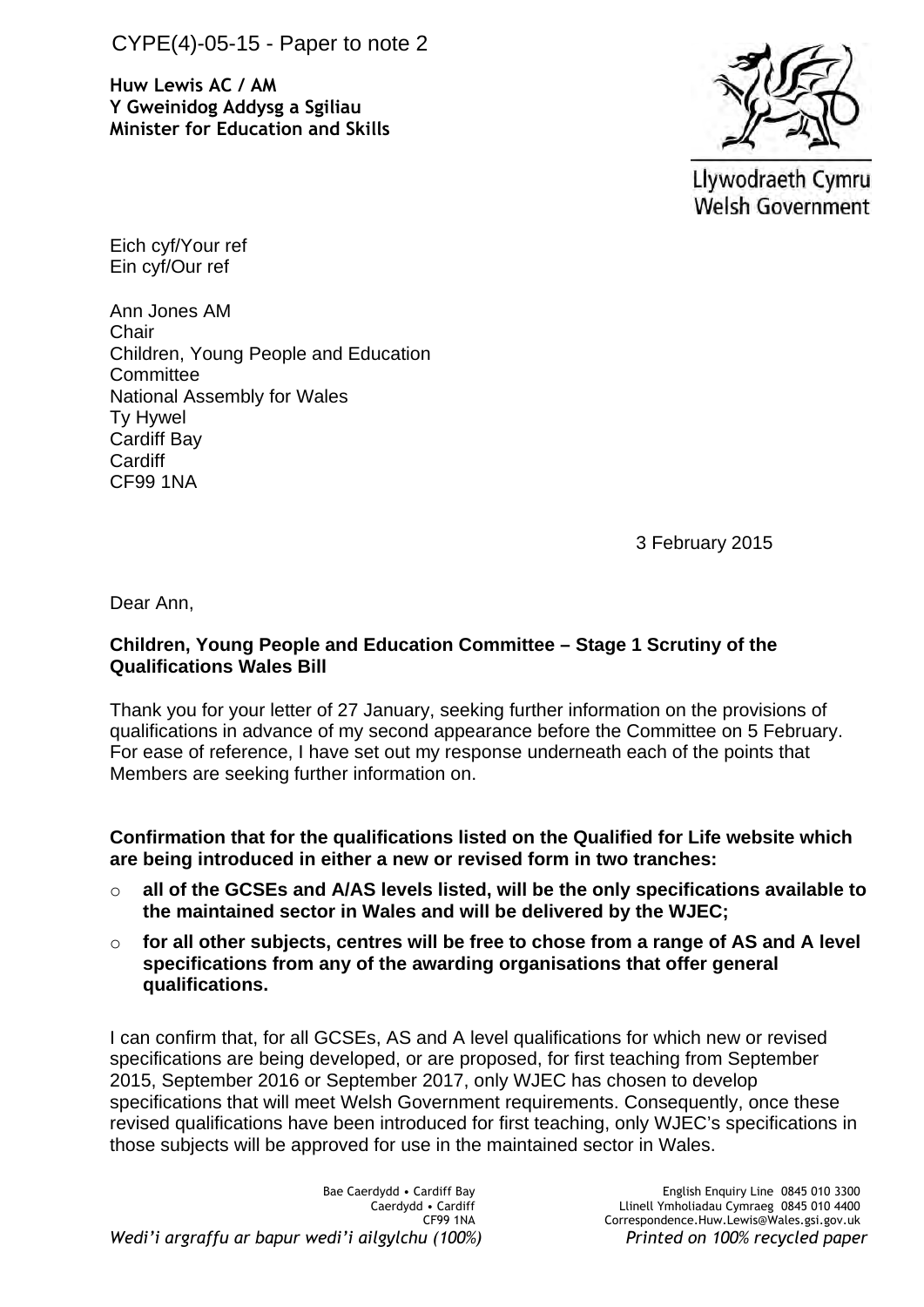I should add that the list of qualifications to be revised for teaching from September 2016 has recently been amended. AS and A level qualifications in Mathematics, Further Mathematics and Design and Technology, together with GCSE Design and Technology will now be implemented from 2017, rather than 2016. This is in line with decisions for these subjects in England.

## **Confirmation of what discussions you have had with awarding bodies (other than the WJEC) about which less common general qualifications they might be able to provide should a need in Wales arise.**

It is our intention that, where other awarding organisations continue to offer GCSEs, AS and A level qualifications in subjects where no specific Welsh Government requirements need to be met, centres in Wales will be free to offer them, providing that the qualifications meet the respective regulatory arrangements.

In November 2014, awarding bodies offering GCSEs and A levels for Wales in less common general qualifications received a written request from my officials seeking confirmation as to whether they would, in principle, wish to continue offering GCSEs and A levels where there were no specific qualification principles. We are in dialogue with awarding bodies and to date OCR, who award the majority of minority language qualifications, have confirmed that, in principle, they are content to continue to offer these in Wales.

**Confirmation of what communications took place over asking the awarding bodies if they would want to provide those GCSEs and A Levels that have subsequently been announced only the WJEC would provide, including the response to this from those awarding bodies.**

Between September 2013 and July 2014 several letters and emails were exchanged between officials and those awarding bodies who currently offer GCSEs and A levels to gauge their interest in offering new GCSEs and A levels in Wales. In addition, those awarding bodies were invited to a seminar in October 2013 at which the Welsh Government's plans for GCSEs and A levels were discussed.

For each phase of development, all awarding bodies currently offering GCSEs and A levels were invited to express an interest in collaborating to produce specifications to meet the Welsh Government's design principles. To this end, letters were sent in February 2014 (for September 2015 qualifications) and May 2014 (for September 2016 and 2017 qualifications) and written responses received.

This approach was taken because the current legislative context does not explicitly provide either for a restriction to be placed on the number of accredited qualifications or for a competitive process to take place. In undertaking to engage with a collaborative process of this nature, awarding bodies would not have been able to develop their own unique qualifications – and in many cases they would have been competing for what might have been a small share of the Welsh market. For each phase, no awarding bodies other than WJEC expressed such an interest.